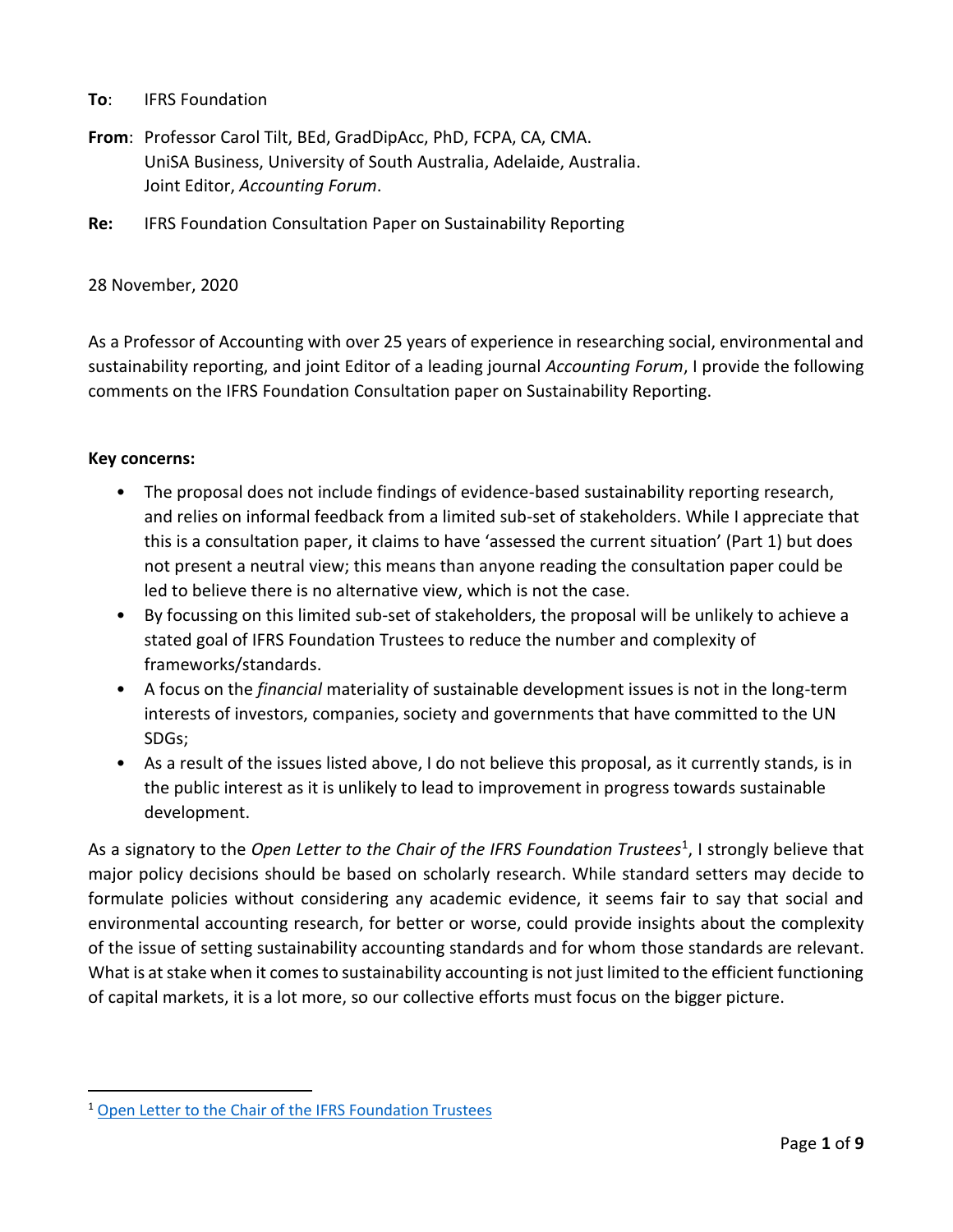An indicative bibliography of relevant research papers that could provide such insight and evidence can be found in a *European Accounting Association* Blog<sup>2</sup> written by Dr Matias Laine and Professor Giovanna Michelon which discusses the consultation paper. Their bibliography is reproduced, with a few additional papers added, at the end of this document.

In addition, I question whether the traditional investor focus adopted in financial reporting standards is the most appropriate for reporting on sustainability. Clearly investors are an important stakeholder, but I do not believe that investors should be considered the *primary* users of sustainability reporting thus reducing reporting relevant to others. Existing GRI standards cover information needs of investors, while also including indicators relevant to other stakeholders, so I do not see the need for development of another, separate, set.

To achieve the Sustainable Development Goals, societies need collaboration. We need investors and companies, but more fundamentally we need a cultural shift to move away from reporting that only relates to risks and opportunities that may have financial implications for companies in the short-term. Instead, we need information that puts the sustainability and planetary boundaries at the core, and thereby steers the decisions of investors and organisations towards tackling the socially and ecologically most material and pressing sustainability questions. Only this approach is truly in the public interest.

My responses to the questions posed in the consultation paper are as follows:

## **Question 1. Is there a need for a global set of internationally recognised sustainability reporting standards?**

This is a somewhat leading first question, suggesting a global set of internationally recognised sustainability reporting standards does not exist. In fact, we already have one – the GRI standards are globally recognised and extensively used by companies. In fact, GRI is used by 84% of G250 companies (KPMG, 2020)<sup>3</sup> The consultation paper does not convincingly provide a case for the need for another body or a new set of standards. No evidence is provided regarding "the increasing interconnectedness between financial reporting and sustainability reporting" (para 27) nor of benefits from it. Thus, measuring this longer-term impact in financial terms is problematic (see my comments below regarding materiality and stakeholders (Q9 and Q11)).

The Consultation Paper has not been informed by independent analysis of the desirable features of a sustainability standard setting body or independent assessment of the relative merits of the various standard setting bodies in existence. Such an analysis should be conducted before proceeding.

One of the intentions of the Consultation Paper is to reduce complexity. It does so by focusing only on investors' needs, by initially considering only climate risk (which may be a 'financial risk'; but is also a risk that threatens the existence of our planet), and by limiting the focus only to (short term) financially

<sup>2</sup> *Some reflections on the Consultation Paper on Sustainability Reporting published by the IFRS Foundation*, by Matias Laine and Giovanna Michelon. European Accounting Association Accounting Resources Centre [Blog.](https://arc.eaa-online.org/blog/some-reflections-consultation-paper-sustainability-reporting-published-ifrs-foundation)

<sup>3</sup> <https://home.kpmg/au/en/home/insights/2020/11/sustainability-reporting-survey-2020.html>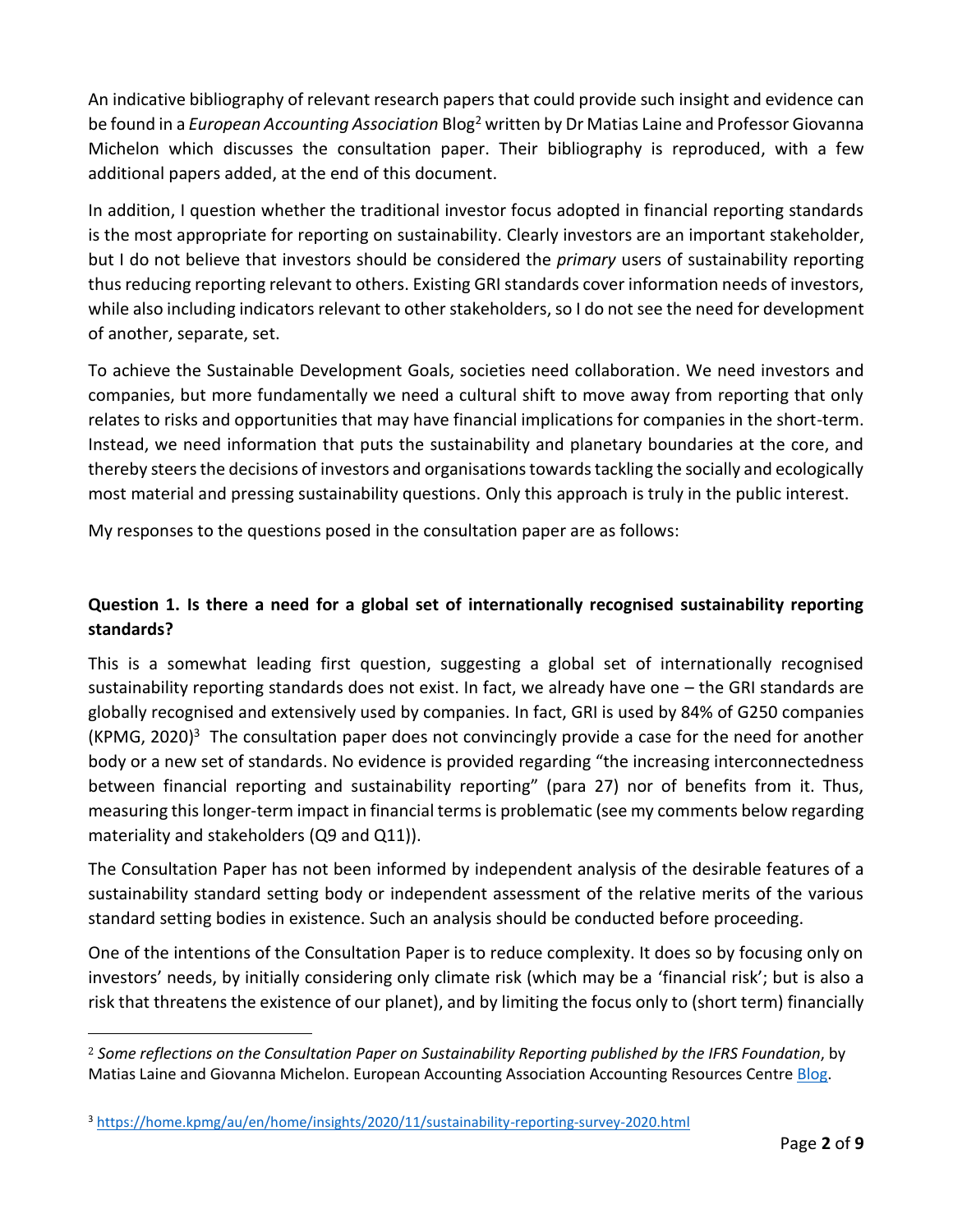material issues on the reporting entity – but what about the relevant effects that reporting entities have on the environment and society, communities and ecosystems? Despite what has been argued in some limited academic literature (e.g. Barker & Eccles, 2018<sup>4</sup>) I believe that broader reporting is equally of relevance to investors if we consider the longer-term, and more clearly meets the public interest test.

# **Question 2. Is the development of a sustainability standards board (SSB) to operate under the governance structure of the IFRS Foundation an appropriate approach to achieving further consistency and global comparability in sustainability reporting?**

I am not convinced that the appropriate approach is an SSB under IFRS. It *could* be appropriate, but to answer this question:

First, one must consider the purpose of sustainability reporting; my view is that its only purpose must be to promote sustainable practices by organisations and progress towards sustainable development.

Second, research is required into whether 'consistency and comparability' need to be given such priority given the length of time this would take (consider how long harmonization of IFRS took). According to the consultation paper, this view was come to after 'informal' consultation with a very limited set of stakeholders.

More consideration, clarification of purpose and research is required. A partnership with existing bodies such as GRI would be more appropriate (see answers to Questions 4-7).

# **Question 3. Do you have any comment or suggested additions on the requirements for success as listed in paragraph 31 (including on the requirements for achieving a sufficient level of funding and achieving the appropriate level of technical expertise)?**

This question assumes the answer to question 1 is yes, but this has not been established.

The UNDP's SDG Impact Standards<sup>5</sup> fill a gap that is consistent with the findings of research by accounting academics that the transition to sustainable development requires changes in management approach, approaches to developing strategy and targets and governance oversight (see, for example, Adams 2017a,b)<sup>6</sup>. The UNDP's SDG Impact Standards for Enterprises is open for consultation until 31st December and is relevant to companies and their investors.

<sup>4</sup> [https://www.sbs.ox.ac.uk/sites/default/files/2018-10/Green%20Paper\\_0.pdf](https://www.sbs.ox.ac.uk/sites/default/files/2018-10/Green%20Paper_0.pdf)

<sup>&</sup>lt;sup>5</sup> UNDP SDG Impact Standards [\[link](https://sdgimpact.undp.org/practice-standards.html) here]

<sup>6</sup> Adams, C. A., (2017a) Conceptualising the contemporary corporate value creation process, *Accounting Auditing and Accountability Journal* 30(4) 906-931.

Adams C. A. (2017b). *The Sustainable Development Goals, integrated thinking and the integrated report*, IIRC and ICAS. ISBN 978-1-909883-41-3 [\[link](https://www.icas.com/__data/assets/pdf_file/0010/336475/SDGs-and-the-integrated-report_full17.pdf) here]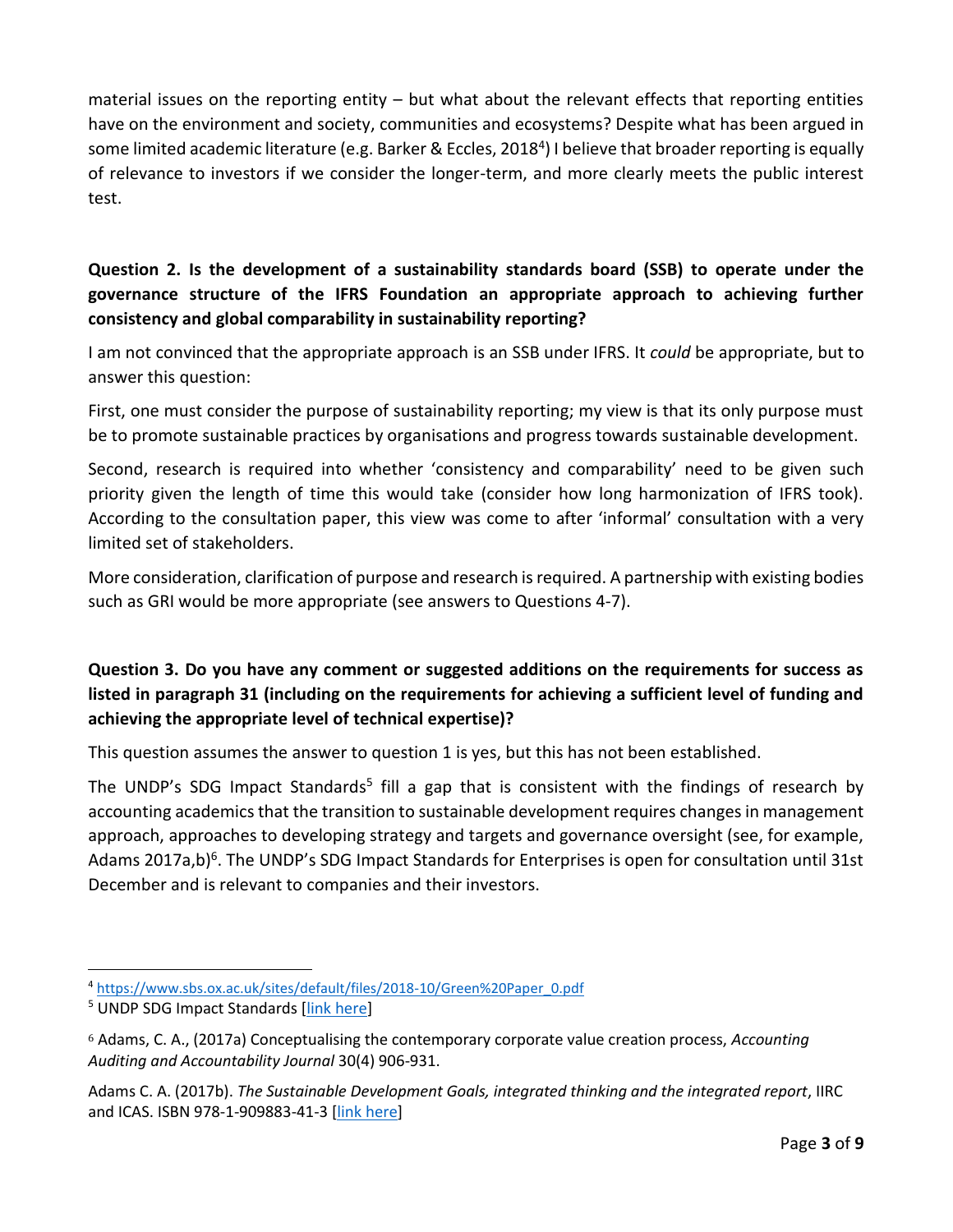### **Questions 4 - 7.**

**Could the IFRS Foundation use its relationships with stakeholders to aid the adoption and consistent application of SSB standards globally? If so, under what conditions?**

**How could the IFRS Foundation best build upon and work with the existing initiatives in sustainability reporting to achieve further global consistency?**

**How could the IFRS Foundation best build upon and work with the existing jurisdictional initiatives to find a global solution for consistent sustainability reporting?**

**If the IFRS Foundation were to establish an SSB, should it initially develop climate-related financial disclosures before potentially broadening its remit into other areas of sustainability reporting?**

IFRS could use its existing relationships in a positive way, but only if it did so in conjunction with existing standard setters such as GRI.

As a major, influential body, IFRS could use its influence for real public interest, through supporting existing standards to gain mandatory status. Although not a regulator, IFRS Foundation could partner with GRI to provide the required support for mandatory status of GRI reporting to be obtained. GRI already has a materiality definition, statements of management approach, strategy and metrics so there is no reason to reinvent the wheel.

However, I would suggest that first, existing IFRS standards should be reviewed to examine impacts on climate change issues.

# **Question 8. Should an SSB have a focused definition of climate-related risks or consider broader environmental factors?**

The TCFD<sup>7</sup> recommendations already consider climate-related risks and the IFRS Foundation could use its relationships to make them mandatory. The focus should not just be on risk. Organisations should disclose their management approach to identifying opportunities, how they are incorporated into strategy to create value for organisations and society and governance oversight of that process as required in the SDGD Recommendations<sup>8</sup>.

## **Question 9. Do you agree with the proposed approach to materiality in paragraph 50 that could be taken by the SSB?**

The approach suggested to materiality is extremely narrow. The consultation paper notes "some stakeholders are interested in developing standards referring to the principle of 'double materiality', under which the impact of the reporting entity on the wider environment would also be reported (see,

<sup>&</sup>lt;sup>7</sup> TCFD (2017) Recommendations of the Task Force on Climate-related Financial Disclosures [\[link](https://assets.bbhub.io/company/sites/60/2020/10/FINAL-2017-TCFD-Report-11052018.pdf) here]

<sup>8</sup> Adams, C. A., Druckman, P. B., Picot, R. C., (2020) *Sustainable Development Goal Disclosure (SDGD) Recommendations*, published by ACCA, Chartered Accountants ANZ, ICAS, IFAC, IIRC and WBA. ISBN: 978-1- 909883-62-8 [\[link](https://www.icas.com/__data/assets/pdf_file/0006/531708/adams-2020-feedback-on-sdgd-consultation.pdf) here]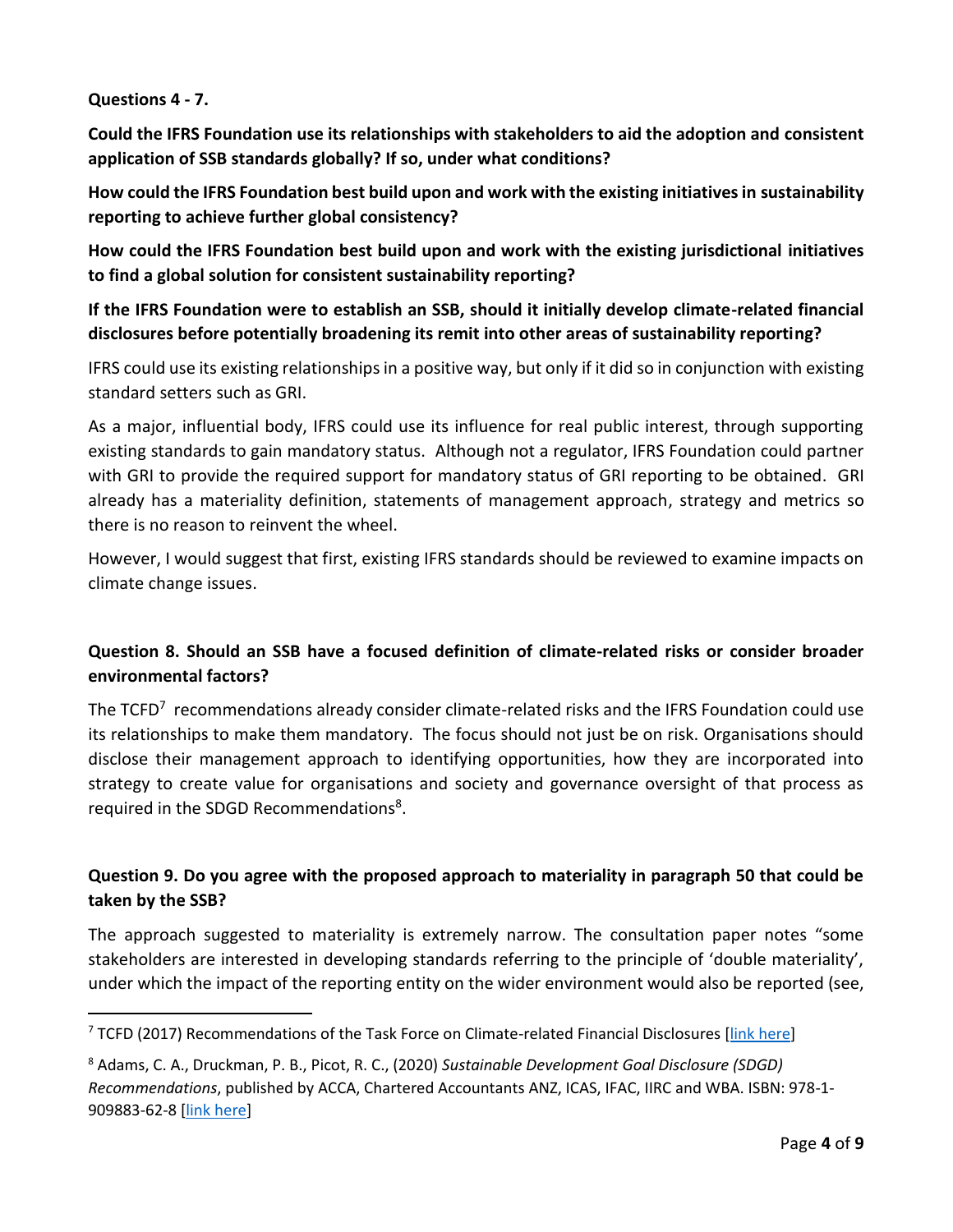for example, the EU guidelines on non-financial reporting).36 In this case, the disclosures are typically about issues that are material to multiple stakeholders' understanding of a company's effect on its environment. A multi-stakeholder approach is, for example, adopted by the GRI". However, it goes on to say: "If established, the SSB would initially focus its efforts on the sustainability information most relevant to investors and other market participants". This narrow focus on financial stakeholders is a key flaw in the paper; and undermines the 'public interest' requirement as noted above.

The Fundamental Concepts of the SDGD Recommendations, with a definition of materiality that is informed by the IIRC's International IR Framework and the GRI Standards but with an additional focus on sustainable development and impact on achievement of the SDGs, is a more appropriate starting point and aligns the work of the GRI, IIRC<sup>9</sup> and TCFD.

# **Question 10. Should the sustainability information to be disclosed be auditable or subject to external assurance? If not, what different types of assurance would be acceptable for the information disclosed to be reliable and decision-useful?**

I again refer to the SDGC recommendations. Assurance providers need to find ways of assuring such information. Research has shown that assurance scopes are limited due to cost and assurance provider conservatism. It is not appropriate to limit disclosure requirements to what assurance providers are prepared to include in scope.

## **Question 11. Stakeholders are welcome to raise any other comment or relevant matters for our consideration.**

The approach suggested in the consultation paper from the IFRS could result in a backwards step from existing sustainability reporting practice, and in particular will promote a loss of stakeholder focus. The paper states that "The IFRS Foundation's mission is to develop IFRS Standards that seek to bring transparency, accountability and efficiency to financial markets around the world. The work serves the public interest by fostering trust, growth and long-term financial stability in the global economy." Limiting it to "the investor and preparer communities, central banks, regulators, public policy makers, auditing firms and other service providers" means that non-financial stakeholders are ignored, and 'transparency' and 'accountability' will not be the outcome. Rather, it benefits a sub-set of limited stakeholders so is not in the public interest.

IFRS must be cognizant of the broader impact of moving into this space. It is too easy for companies to legitimise themselves through claims they adhere to mandatory requirements, which is problematic when those requirements represent a dilution of current 'best practice', albeit voluntary, reporting.

<sup>&</sup>lt;sup>9</sup> IIRC International <IR> Framework, IIRC [<u>link here</u>]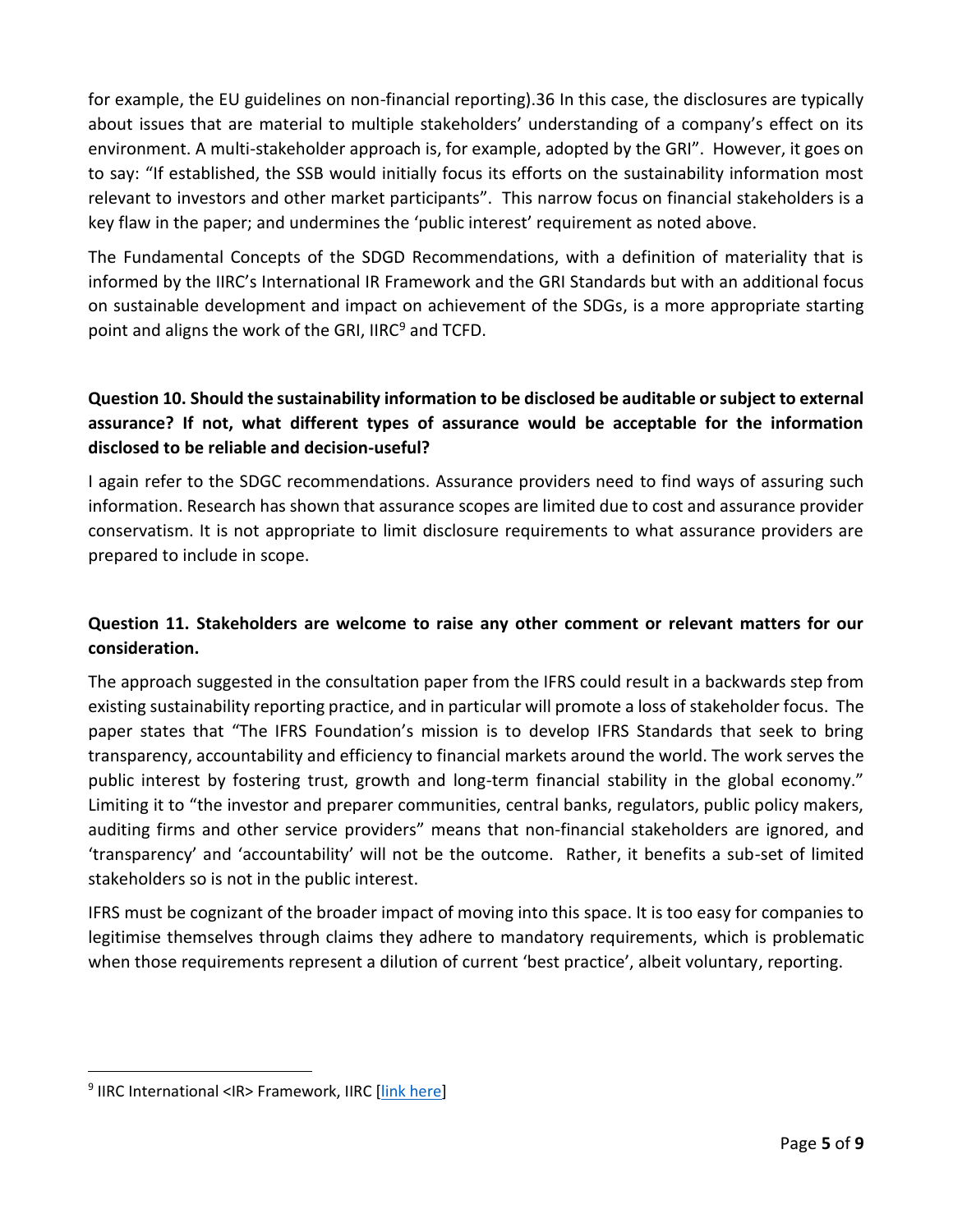### **References**

Barker, R. and Eccles, R. G., (2018) "Should FASB and IASB Be Responsible for Setting Standards for Nonfinancial Information?" <http://dx.doi.org/10.2139/ssrn.3272250>

*IIRC International <IR> Framework*, IIRC [\[link](https://integratedreporting.org/wp-content/uploads/2013/12/13-12-08-THE-INTERNATIONAL-IR-FRAMEWORK-2-1.pdf) here]

*KPMG Survey of Sustainability Reporting 2020, The time has come [\[link here\]](https://home.kpmg/au/en/home/insights/2020/11/sustainability-reporting-survey-2020.html)* 

*Open Letter to the Chair of the IFRS Foundation Trustees* [\[link](https://drcaroladams.net/open-letter-to-the-chair-of-the-ifrs-foundation-trustees-from-professors-of-accounting/) here]

**SDGD Recommendations [\[link](https://www.ifac.org/knowledge-gateway/contributing-global-economy/publications/sustainable-development-goals-disclosure-sdgd-recommendations#:~:text=The%20SDGD%20Recommendations%20call%20on,on%20achievement%20of%20the%20SDGs.) here]** 

*Some reflections on the Consultation Paper on Sustainability Reporting published by the IFRS Foundation*, by Matias Laine and Giovanna Michelon. European Accounting Association Accounting Resources Centre Blog [\[link](https://arc.eaa-online.org/blog/some-reflections-consultation-paper-sustainability-reporting-published-ifrs-foundation) here]

TCFD (2017) *Recommendations of the Task Force on Climate-related Financial Disclosures* [\[link\]](https://assets.bbhub.io/company/sites/60/2020/10/FINAL-2017-TCFD-Report-11052018.pdf)

*UNDP SDG Impact Standards* [\[link](https://sdgimpact.undp.org/practice-standards.html) here]

### **Bibliography<sup>10</sup>**

#### *Accounting and sustainability*

- Bebbington, J., Larrinaga, C., 2014. Accounting and sustainable development: An exploration. *Accounting, Organizations and Society* 39(6), 395-413.
- Bebbington, J., Unerman, J. & O'Dwyer, B. 2014. Sustainability Accounting and Accountability. Routledge, Abingdon.
- Bebbington, J., Unerman, J., 2020. Advancing research into accounting and the UN Sustainable Development Goals. *Accounting, Auditing & Accountability Journal* 33(7), 1657-1670.
- Bebbington, J., Österblom, H., Crona, B., Jouffray, J.-B., Larrinaga, C., Russell, S., Scholtens, B., 2019. Accounting and accountability in the Anthropocene. *Accounting, Auditing & Accountability Journal* 33(1), 152-177.
- Gray, R., 2006. Social, environmental and sustainability reporting and organisational value creation? Whose value? Whose creation? *Accounting, Auditing & Accountability Journal* 19(6), 793-819.
- Gray, R., 2010. Is accounting for sustainability actually accounting for sustainability…and how would we know? An exploration of narratives of organisations and the planet. *Accounting, Organizations and Society* 35(1), 47-62.

<sup>10</sup> Reproduced and extended from: *Some reflections on the Consultation Paper on Sustainability Reporting published by the IFRS Foundation*, by Matias Laine and Giovanna Michelon. *European Accounting Association* Accounting Resources Centre Blog [\[link](https://arc.eaa-online.org/blog/some-reflections-consultation-paper-sustainability-reporting-published-ifrs-foundation) here]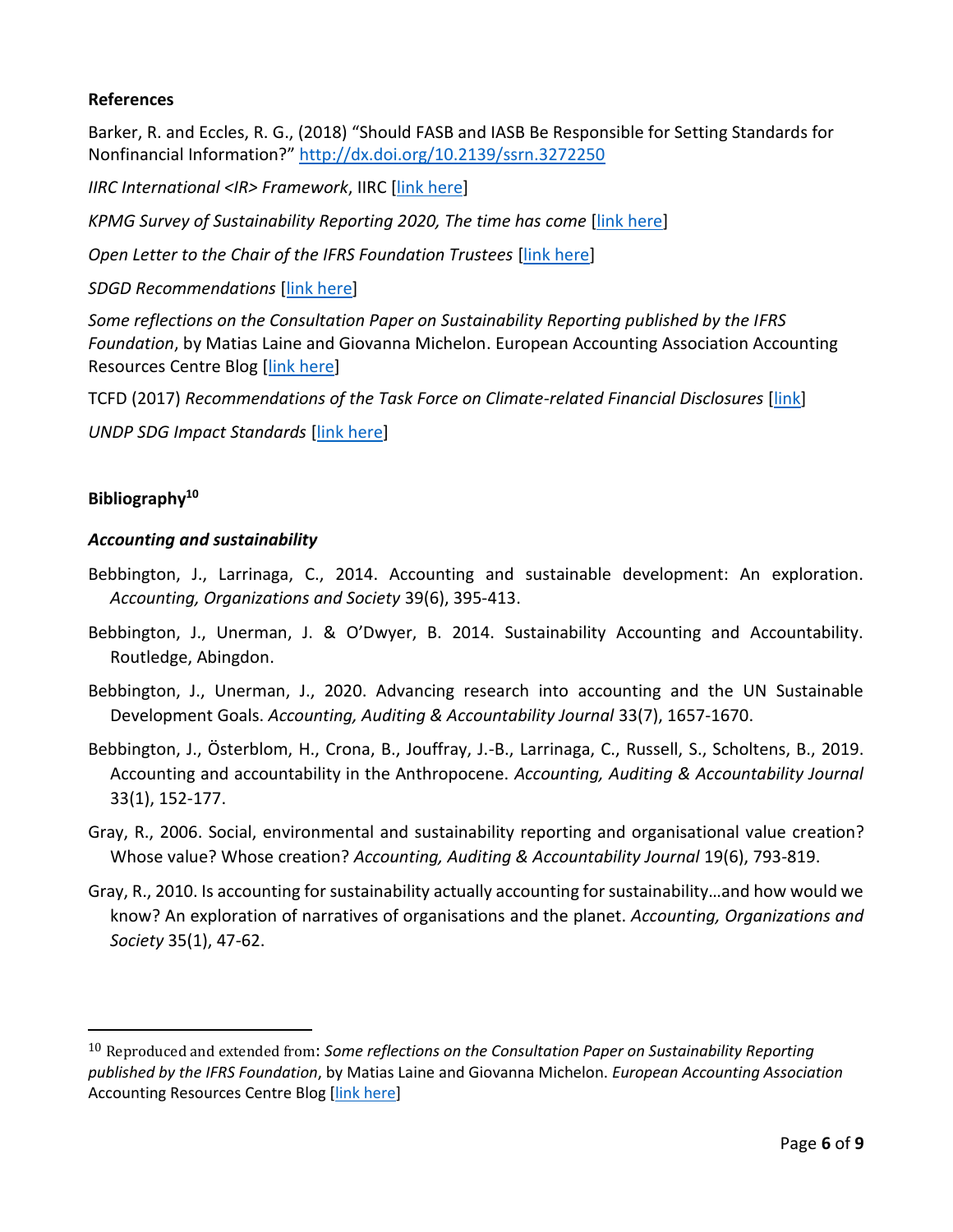- Gray, R., Adams, C. and Owen, D. 2014. Accountability, Social Responsibility and Sustainability: Accounting for Society and the Environment. Pearson.
- Gray, R., Owen, D. and Adams, C. 1996 Accounting & Accountability: Changes and Challenges in Corporate Social and Environmental Reporting. Prentice Hall.
- O'Dwyer, B., 2003. Conceptions of corporate social responsibility: the nature of managerial capture. *Accounting, Auditing & Accountability Journal* 16(4), 523-557.
- Schaltegger, S., 2018. Linking Environmental Management Accounting: A Reflection on (Missing) Links to Sustainability and Planetary Boundaries. Social and Environmental Accountability Journal 38(1), 19-29.
- Schaltegger, S., Burrit, R. 2000. Contemporary Environmental Accounting: Issues, Concepts and Practice. Routledge, Oxon.

### *Carbon Accounting*

- Ascui, F. and Lovell, H. 2011. As frames collide: making sense of carbon accounting. *Accounting, Auditing & Accountability Journal*, 24(8), 978-999.
- Bebbington, J., Larrinaga-González, C., 2008. Carbon Trading: Accounting and Reporting Issues. *European Accounting Review* 17(4), 697-717.
- Bebbington, J., Schneider, T., Stevenson, L., Fox, A., 2020. Fossil fuel reserves and resources reporting and unburnable carbon: Investigating conflicting accounts. *Critical Perspectives on Accounting* 66, 102083.
- MacKenzie, D., 2009. Making things the same: Gases, emission rights and the politics of carbon markets. *Accounting, Organizations and Society* 34(3), 440-455.
- Gibassier, D., Michelon, G., Cartel, M., 2020. The future of carbon accounting research: "we've pissed mother nature off, big time". *Sustainability Accounting, Management and Policy Journal* 11(3), 477- 485

### *Disclosure*

- Adams, C., 2004. The ethical, social and environmental reporting-performance portrayal gap. *Accounting, Auditing & Accountability Journal* 17(5), 731-757
- Adams, C A, Druckman, P B, Picot, R C. 2020. Sustainable Development Goal Disclosure (SDGD) Recommendations, published by ACCA, Chartered Accountants ANZ, ICAS, IFAC, IIRC and WBA. ISBN: 978-1-909883-62-8 [\[link\]](https://www.icas.com/__data/assets/pdf_file/0006/531708/adams-2020-feedback-on-sdgd-consultation.pdf)
- Cho, C.H., Laine, M., Roberts, R.W., Rodrigue, M., 2015. Organized hypocrisy, organizational façades, and sustainability reporting. *Accounting, Organizations and Society* 40, 78-94.
- Cho, C.H., Roberts, R.W. & Patten, D.M. 2010. The language of US corporate environmental disclosure. *Accounting, Organizations and Society* 35(4), 431-443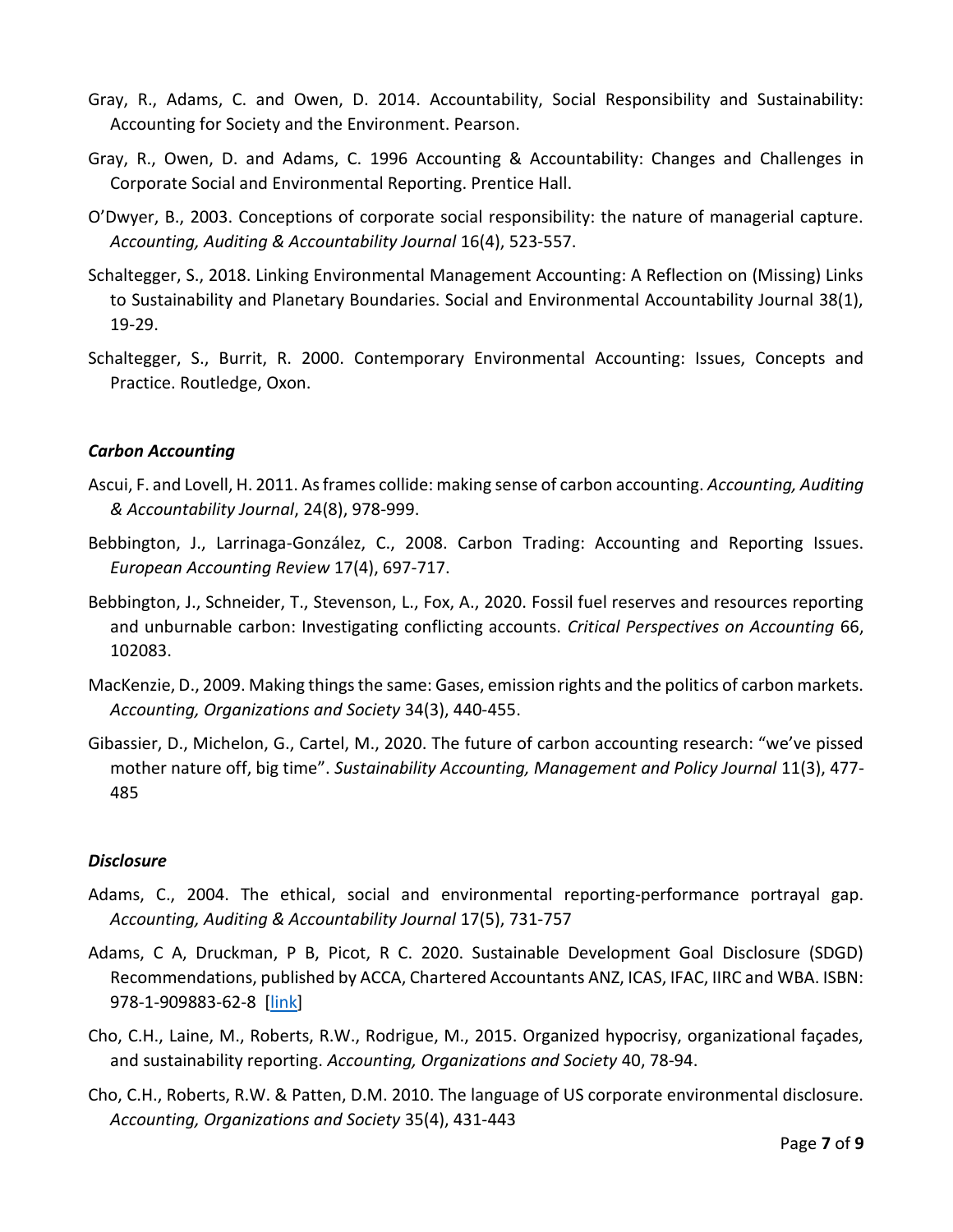- Dissanayake D., Kuruppu S., Qian W. & Tilt C., (2020) "Barriers for sustainability reporting: Evidence from the Indo-Pacific" *Meditari Accountancy Research*. Earlycite: [https://doi.org/10.1108/MEDAR-](https://doi.org/10.1108/MEDAR-01-2020-0703)[01-2020-0703](https://doi.org/10.1108/MEDAR-01-2020-0703)
- Michelon, G., Pilonato, S., Ricceri, F., 2015. CSR reporting practices and the quality of disclosure: An empirical analysis. *Critical Perspectives on Accounting* 33, 59-78.
- Tilt C., Qian W., Kuruppu S. & Dissanayake D. (forthcoming) "Sustainability Reporting in Sub-Saharan Africa: Extent, Motivations and Barriers". *Sustainability Accounting, Management and Policy Journal*. Earlycite:<https://doi.org/10.1108/SAMPJ-06-2019-0248>
- Tregidga, H., Milne, M., Kearins, K. 2014. (Re) presenting 'sustainable organizations'. *Accounting, Organizations and Society* 39(6), 477-494

### *Externalities*

- Gray, R.H. 1992. Accounting and environmentalism: an exploration of the challenge of gently accounting for accountability, transparency and sustainability. *Accounting, Organizations And Society* 17(5), 399-425
- Milne, M.J., 1996. On sustainability; the environment and management accounting. *Management Accounting Research* 7(1), 135-161.
- Unerman, J., Bebbington, J., O'Dwyer, B., 2018. Corporate reporting and accounting for externalities. *Accounting and Business Research* 48(5), 497-522.

#### *Assurance*

- Michelon, G., Patten, D., Romi, A. 2019. Creating legitimacy for sustainability assurance practices: Evidence from sustainability restatements. *European Accounting Review* 28(2), 395-425.
- O'Dwyer, B., Owen, D.L., 2005. Assurance statement practice in environmental, social and sustainability reporting: a critical evaluation. *The British Accounting Review* 37(2), 205-229.
- O'Dwyer, B., Owen, D., Unerman, J., 2011. Seeking legitimacy for new assurance forms: The case of assurance on sustainability reporting. *Accounting, Organizations and Society* 36(1), 31-52.

#### *Sustainability science*

Folke, C., Österblom, H., Jouffray, J.-B., Lambin, E.F., Adger, W.N., Scheffer, M., Crona, B.I., Nyström, M., Levin, S.A., Carpenter, S.R., Anderies, J.M., Chapin, S., Crépin, A.-S., Dauriach, A., Galaz, V., Gordon, L.J., Kautsky, N., Walker, B.H., Watson, J.R., Wilen, J., de Zeeuw, A., 2019. Transnational corporations and the challenge of biosphere stewardship. *Nature Ecology & Evolution* 3(10), 1396- 1403.